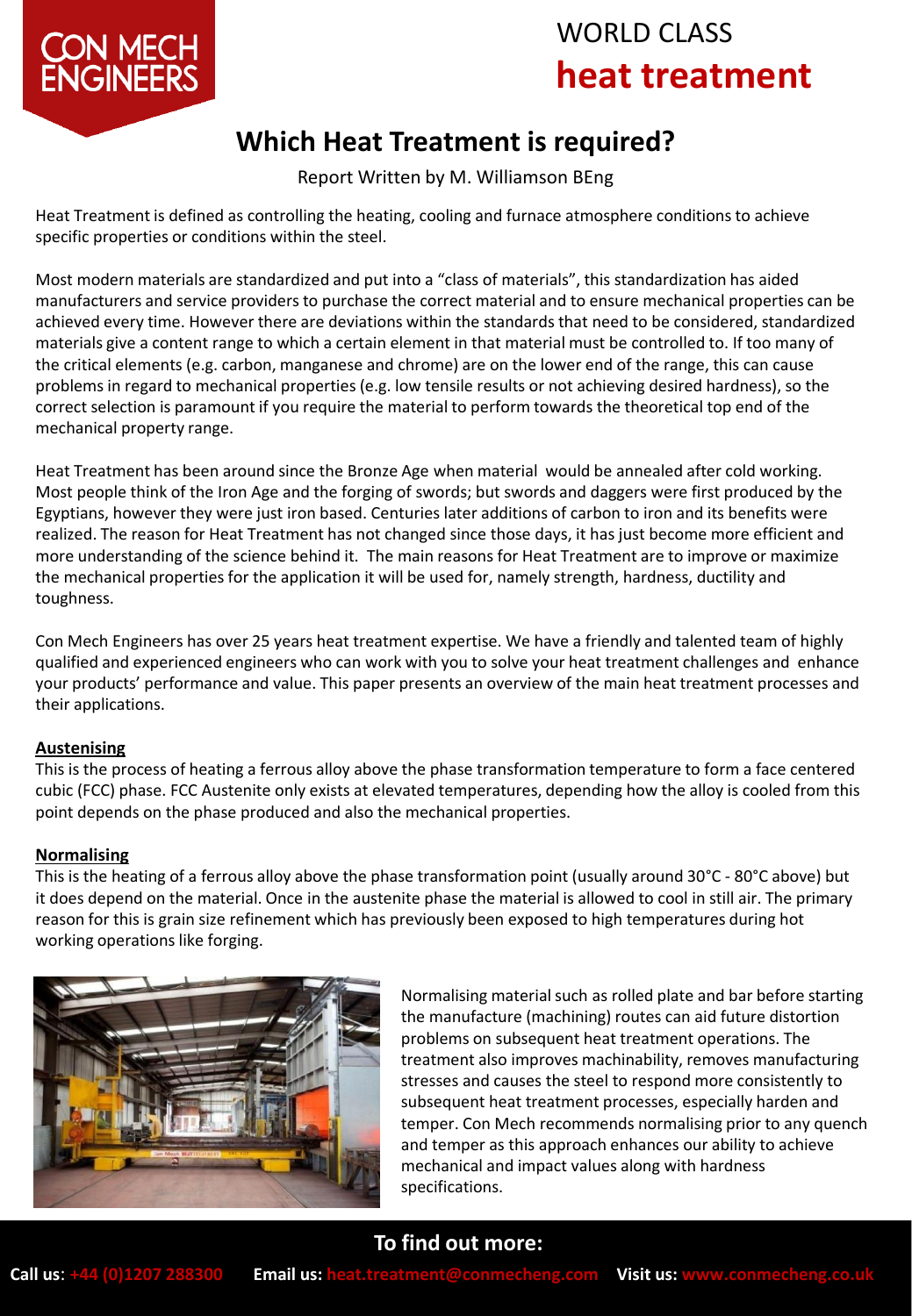## **Which Heat Treatment is required?**

### **Annealing**

This is the heating of a ferrous alloy above the phase transformation point. Once in the austenite phase the material is allowed to furnace cool. The primary reason for this is to soften the material back and homogenization of the composition. Annealing is used to prepare steel for bending, spinning, cutting, machining or other manipulative mechanical operations.

Annealing reduces the force required for these operations but more importantly, the risk of fracture or tearing. The temperature for annealing is governed by the chemistry of the steel and is around the transformation temperature. This treatment will not cause any phase changes, but recrystallization may take place. Machining allowance sufficient to compensate for any deformation resulting from stress relieving should be provided. An example of this is sand castings in steel. Once the casting has been poured and allowed to cool, the grain size will be somewhat coarse and therefore suffer from brittleness. By annealing this material the coarse grain structure is replaced by somewhat finer grains. By furnace cooling the material it is ensured that all casting stresses which may lead to cracking or distortion are completely removed.



### **Solution Anneal**

The primary reason for this process is to reduce the effects of cold work, it is usually applied to non-ferrous material and exotic material, like stainless steel, nickel based alloys etc. High process temperatures are usually applied to stainless steels and exotic material ranges at temperatures from 1000°C plus. Nonferrous materials are much lower at 500°C plus.

### **Stress Relieve**

This treatment can be applied to the full range of steels to relieve internal stresses induced by welding, bending, severe machining or any other manipulative process. Material is loaded into the furnace at a low temperature then raised slowly so that thermal stresses are not induced. Once up to temperature the material is held there before cooling slowly to once again avoid the induction of thermal stresses. Finally the steel is still air cooled outside of the furnace to ambient.

The residual stress level after stress-relief will be maintained only if the cool down from the soak temperature is controlled and slow enough that no new internal stresses arise. New stresses that may be induced during cooling depend on the cooling rate, the cross-sectional size of the workpiece, and the composition of the steel. For plain carbon and low-alloy steels, the temperature to which the specimen is heated is usually between 450°C and 650˚C, whereas for hot-working tool steels and high-speed steels it is between 600°C and 750˚C

The reasons for stress relieving are : Thermal factors (e.g. thermal stresses caused by temperature gradients within the workpiece during heating or cooling, like welding).Mechanical factors (e.g., cold-working)

### **Quench Hardening**

The rapid cooling of a ferrous material from its austenising temperature by immersing it in liquid or gas. The cooling method used will depend on the alloy and/or composition. The two main quench processes at Con Mech are water and polymer (comparable to oil) mediums.

#### **Water Quench or Polymer Quench**

Hardening of steel relies on the material's carbon and/or alloy elements. In general the temperature decreases from approximately 820°C as carbon content increases from 0.4% up to 0.8%, where temperature is approximately 780°C. Above 0.8% the temperature remains constant at 780°C, this does change as certain elements are added like chrome, manganese and nickel (alloyed steels) so always check the mill certification or references if you are not sure. The material is then water quenched or polymer (simulated oil) quenched.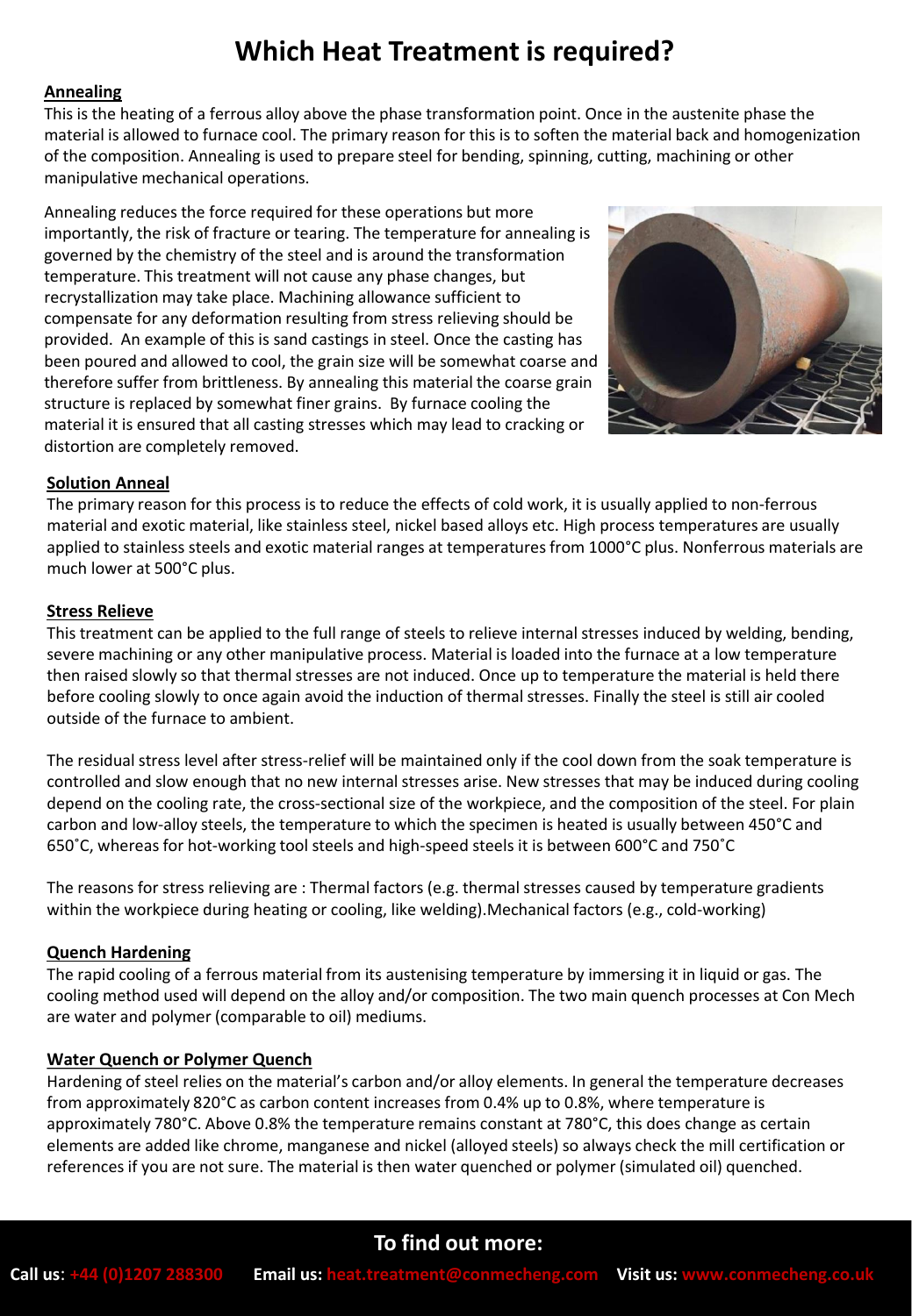# **Which Heat Treatment is required?**

When a material is quenched, the quick cooling supresses any changes in the structure which will take place if the material was air or furnace cooled (i.e. it is possible to "freeze" the metallic structure which exists at a higher temperature, to preserve it at a much lower temperature). In most low alloyed materials the structure will now be Martensite/Bainite. It is used to create a harder finish for wear resistance and to improve mechanical properties like ultimate tensile strength and yield.

The type of quench you choose will be dependant on the percent carbon or alloy content. In general the quicker the quench the better the tensile properties are, but in reality the more alloyed the material is, the more susceptible to cracking/distortion on quenching. Different alloys also require different cooling rates therefore a more controlled quench is required, polymer quench is used to reduce the risk significantly of cracking and distortion. By varying the concentration and temperature of the polymer solution, a varied amount of quench speeds can be achieved.



Once the quench has been performed and the material is at ambient, it is in its fully hardened condition. This condition is generally when the material is at or near its highest tensile properties but will be brittle, therefore most hardening operations are performed with a tempering cycle to achieve the required mechanical properties the customer/specification desires.

Please note: Due to the *mass effect*, not all the section of a large component may be hardened due to too slow a cooling rate. This may leave a soft core, or in extreme cases prevent hardening altogether

### **Tempering**

As stated above fully hardened steel is relatively brittle and the presence of quench stresses makes its use in this condition very limited. For this reason the material is normally reheated to reduce hardness and tensile strength and increase ductility and toughness. Therefore in all materials it is all about compromise on what mechanical properties you require

### **Austempering**

This process is for certain grades of cast iron and steels. It involves heating the material to the austenising temperature, followed by quenching into a molten salt bath which is held at a temperature just above the martensite transformation temperature. This encourages bainite to form. In general this process can take a very long time to form the amount of bainite required to achieve the desired properties.

### **Precipitation Harden or Age hardening**

This involves raising the temperature to a certain set point to encourage precipitation of a second phase. The supersaturated solid solution decomposes and the alloying elements form small precipitate clusters within the grains, the metal resists deformation and becomes harder in a specific material that has received a solution anneal prior to age hardening to dissolve the phase. This allows any precipitates or alloying elements to go into a supersaturated solid solution. It is common practice for aluminium, copper and nickel alloys and some steel grades can also harden this way such as 17/4PH or 13/4PH

### **Carburising**

This process involves elevated temperatures of around 900°C and a carbon rich methane and endothermic gas. Prior to this it was a byproduct of charcoal burning, also the charcoal was in close proximity to the component (pack Carburising)) atmosphere. This combination encourages carbon to defuse into the surface of the metal up to 6.4mm. Depending how long it is exposed for will depend on the depth of penetration. Due to modern paints etc., a stop off paint can now be applied to areas on a component that does not require a hard surface. This treatment is applied to low carbon steel parts after machining, as well as alloyed steel like EN36. Generally used for bearings, gears, and other components. Carburising increases strength and wear resistance by diffusing carbon into the surface of the steel creating a case while retaining a substantially lesser hardness in the core (giving the core more toughness).